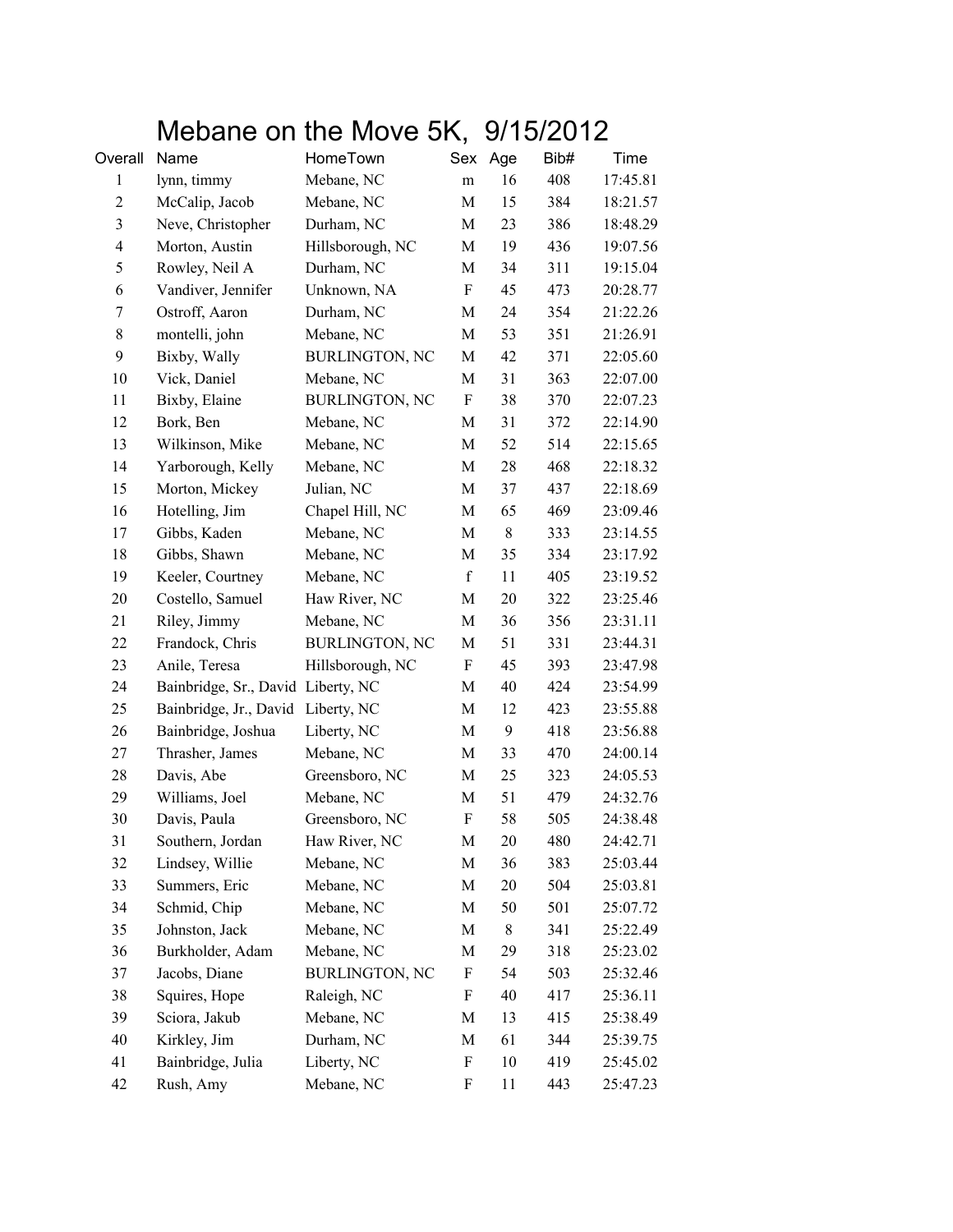| 43 | Taylor, Brodie                 | Mebane, NC            | M                         | 27 | 453 | 26:17.20 |
|----|--------------------------------|-----------------------|---------------------------|----|-----|----------|
| 44 | HAWKINS, DARYL                 | Mebane, NC            | M                         | 53 | 381 | 26:17.66 |
| 45 | Mbadugha, Bessie               | Mebane, NC            | F                         | 37 | 348 | 26:31.59 |
| 46 | Carter, Megan                  | Burlington, NC        | F                         | 15 | 319 | 26:51.86 |
| 47 | Kerins, Ryan                   | Mebane, NC            | M                         | 35 | 343 | 27:11.41 |
| 48 | Evans, Jr, Arbie               | Mebane, NC            | M                         | 40 | 377 | 27:11.75 |
| 49 | Nonneman, Randy                | Durham, NC            | M                         | 34 | 439 | 27:12.58 |
| 50 | dye, rebecca                   | Chapel Hill, NC       | F                         | 41 | 430 | 27:12.74 |
| 51 | Fox, Nicholas C                | <b>BURLINGTON, NC</b> | M                         | 25 | 305 | 27:20.59 |
| 52 | Caulder, Nathan                | Burlington, NC        | M                         | 37 | 374 | 27:37.40 |
| 53 | Fox, Isabelle                  | Hillsborough, NC      | $\boldsymbol{\mathrm{F}}$ | 11 | 397 | 27:39.59 |
| 54 | Pugh, Kevin                    | <b>BURLINGTON, NC</b> | M                         | 39 | 412 | 27:47.61 |
| 55 | Frank, Nick                    | Efland, NC            | M                         | 39 | 500 | 27:48.49 |
| 56 | Solomon-McRoy, Mari Mebane, NC |                       | F                         | 16 | 467 | 27:49.39 |
| 57 | Benson, David                  | Mebane, NC            | M                         | 46 | 369 | 28:16.25 |
| 58 | Hall, Audra                    | Mebane, NC            | F                         | 29 | 462 | 28:24.96 |
| 59 | Corriher, Reid                 | Winterville, NC       | M                         | 53 | 395 | 28:27.34 |
| 60 | Fox, Sylvie                    | Hillsborough, NC      | F                         | 46 | 399 | 28:34.40 |
| 61 | Jingozian, Jim                 | Hillsborough, NC      | M                         | 26 | 459 | 29:15.45 |
| 62 | Cavanaugh, Kelly               | Elon, NC              | $\boldsymbol{\mathrm{F}}$ | 20 | 428 | 29:16.86 |
| 63 | Gladish, Brett                 | Leesburg, VA          | F                         | 21 | 380 | 29:16.94 |
| 64 | Maxfield, Bran                 | Mebane, NC            | M                         | 10 | 512 | 29:20.50 |
| 65 | Swanson, Eric                  | Mebane, NC            | M                         | 13 | 362 | 29:24.46 |
| 66 | Hester, Robert                 | Apex, NC              | M                         | 46 | 340 | 29:24.62 |
| 67 | brownell, mike                 | Mebane, NC            | m                         | 42 | 507 | 29:25.35 |
| 68 | McGee, David                   | Mebane, NC            | $\mathbf M$               | 53 | 385 | 29:27.58 |
| 69 | Brouwer, Anneke                | Mebane, NC            | F                         | 10 | 394 | 29:31.27 |
| 70 | Bainbridge, Samuel             | Liberty, NC           | M                         | 6  | 421 | 29:31.62 |
| 71 | Bainbridge, Michelle           | Liberty, NC           | F                         | 37 | 420 | 29:31.73 |
| 72 | Welch, Jeffrey                 | Elon, NC              | M                         | 38 | 392 | 29:35.42 |
| 73 | Nelson, Sarah                  | Mebane, NC            | ${\bf F}$                 | 12 | 352 | 29:37.31 |
| 74 | Brownell, Jenny                | Mebane, NC            | F                         | 34 | 508 | 29:37.95 |
| 75 | Kinghorn, Andrew               | Mebane, NC            | M                         | 32 | 506 | 29:47.35 |
| 76 | Bevis, Jordan                  | Mebane, NC            | M                         | 10 | 317 | 29:49.42 |
| 77 | Meszaros, Mark                 | Hillsborough, NC      | M                         | 54 | 474 | 29:50.88 |
| 78 | Frahm, Tori                    | Whitsett, NC          | $\boldsymbol{\mathrm{F}}$ | 9  | 401 | 29:53.75 |
| 79 | Kenney, Elizabeth              | Mebane, NC            | F                         | 14 | 406 | 30:04.24 |
| 80 | Kenney, Paul                   | Mebane, NC            | M                         | 44 | 407 | 30:04.27 |
| 81 | Seaver, Don                    | Apex, NC              | M                         | 51 | 445 | 30:05.61 |
| 82 | Fairchild, Landon              | Mebane, NC            | M                         | 9  | 379 | 30:11.51 |
| 83 | Fairchild, Anthony             | Mebane, NC            | M                         | 34 | 378 | 30:12.46 |
| 84 | Frahm, Susan                   | Whitsett, NC          | F                         | 40 | 400 | 30:17.90 |
| 85 | Morrissette, Wayne             | <b>BURLINGTON, NC</b> | M                         | 8  | 478 | 30:24.43 |
| 86 | morrissette, val               | <b>BURLINGTON, NC</b> | $\mathbf f$               | 45 | 477 | 30:25.02 |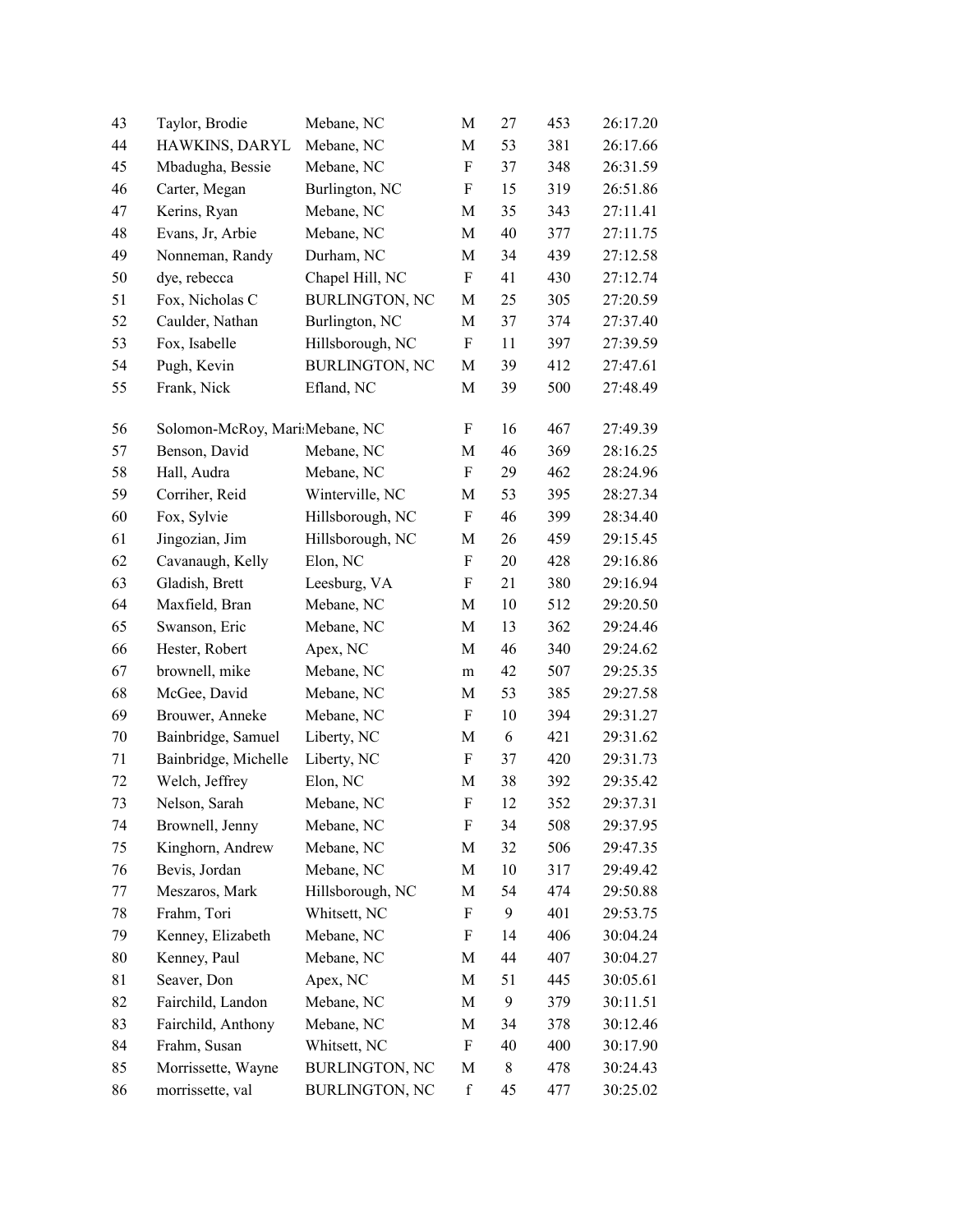| 87  | Walling, Jeff                          | Mebane, NC            | M                         | 46 | 364 | 30:32.16 |
|-----|----------------------------------------|-----------------------|---------------------------|----|-----|----------|
| 88  | Charlton-Wirth, Sonya Hillsborough, NC |                       | F                         | 44 | 320 | 30:34.04 |
| 89  | Sperling, Andrew                       | Burlington, NC        | M                         | 13 | 451 | 30:45.69 |
| 90  | Samuels, Glenn                         | Mebane, NC            | M                         | 56 | 358 | 30:55.95 |
| 91  | Cochran, Jeanne                        | Kernersville, NC      | $\boldsymbol{\mathrm{F}}$ | 55 | 321 | 30:56.57 |
| 92  | Sciora, Izabella                       | Mebane, NC            | $\rm F$                   | 10 | 414 | 31:03.65 |
| 93  | Cheek, Susan                           | Mebane, NC            | F                         | 37 | 303 | 31:06.14 |
| 94  | Werner, Elias                          | Hillsborough, NC      | M                         | 10 | 455 | 31:06.35 |
| 95  | Landry, Kerry                          | Hillsborough, NC      | F                         | 43 | 433 | 31:07.48 |
| 96  | Cupitt, Julia                          | DURHAM, NC            | F                         | 64 | 456 | 31:09.64 |
| 97  | Boone, Phillip                         | Mebane, NC            | M                         | 16 | 427 | 31:30.61 |
| 98  | Fox, Susanna                           | Burlington, NC        | F                         | 13 | 330 | 31:43.14 |
| 99  | Gullie, Sarah                          | Mebane, NC            | F                         | 40 | 306 | 31:46.33 |
| 100 | Isley, Steve                           | Snow Camp, NC         | M                         | 66 | 404 | 31:55.87 |
| 101 | Guthrie, Tony R                        | Halifax, VA           | M                         | 53 | 307 | 31:56.96 |
| 102 | Trotter, Josh                          | Burlington, NC        | M                         | 31 | 454 | 32:05.08 |
| 103 | Sciora, Elizabeth                      | Mebane, NC            | $\rm F$                   | 52 | 413 | 32:06.22 |
| 104 | Adamson, Jenny                         | Greenville, NC        | F                         | 34 | 466 | 32:13.76 |
| 105 | Moulton, Kelly                         | Rougemont, NC         | F                         | 33 | 438 | 32:15.35 |
| 106 | Obenshain, Kathryn                     | Hillsborough, NC      | F                         | 12 | 411 | 32:26.06 |
| 107 | Sessoms, Tyson                         | Mebane, NC            | M                         | 7  | 389 | 32:30.75 |
| 108 | Sessoms, Dean                          | Mebane, NC            | M                         | 34 | 388 | 32:30.93 |
| 109 | Lee, Kristy                            | <b>GRAHAM, NC</b>     | F                         | 28 | 346 | 32:33.02 |
| 110 | medlin, audra                          | <b>BURLINGTON, NC</b> | F                         | 32 | 350 | 32:33.09 |
| 111 | Coble, Beth                            | Mebane, NC            | F                         | 42 | 476 | 32:35.15 |
| 112 | Holcombe, Tracy                        | Franklinton, NC       | F                         | 37 | 403 | 32:41.05 |
| 113 | Graham, Charles                        | Burlington, NC        | M                         | 67 | 402 | 32:41.44 |
| 114 | Fox, Cindy                             | Burlington, NC        | $\boldsymbol{\mathrm{F}}$ | 51 | 329 | 32:46.91 |
| 115 | Colville, Kathy                        | Mebane, NC            | F                         | 37 | 502 | 33:08.50 |
| 116 | Tanner, Alicia                         | Mebane, NC            | F                         | 36 | 452 | 33:13.98 |
| 117 | Robertson, Amy                         | Burlington, NC        | $\boldsymbol{\mathrm{F}}$ | 26 | 442 | 33:27.03 |
| 118 | Rios, Ariel                            | Mebane, NC            | F                         | 10 | 513 | 33:30.37 |
| 119 | Engwall, Maddoch                       | Mebane, NC            | M                         | 9  | 326 | 33:30.75 |
| 120 | Engwall, Eiona                         | Mebane, NC            | F                         | 10 | 325 | 33:30.95 |
| 121 | Engwall, Matthew                       | Mebane, NC            | M                         | 41 | 327 | 33:31.42 |
| 122 | Boyer, Emma                            | Mebane, NC            | F                         | 28 | 373 | 33:57.35 |
| 123 | Shanlever, Ashley L                    | Burlington, NC        | F                         | 28 | 312 | 34:00.01 |
| 124 | Holmes, Jeanna D                       | Burlington, NC        | F                         | 31 | 308 | 34:00.17 |
| 125 | Ward, Lydia                            | <b>GRAHAM, NC</b>     | F                         | 27 | 365 | 34:20.97 |
| 126 | Ivie, Randy                            | Cary, NC              | M                         | 54 | 461 | 34:23.87 |
| 127 | Marshall, Allyson                      | Durham, NC            | F                         | 32 | 434 | 34:55.41 |
| 128 | Epliig, Bonnie                         | Greensboro, NC        | F                         | 33 | 511 | 35:11.45 |
| 129 | Clarida, Amanda                        | Kernersville, NC      | F                         | 36 | 375 | 35:11.75 |
| 130 | Davis, Mike                            | Mebane, NC            | $\mathbf M$               | 51 | 324 | 35:18.91 |
| 131 | Suson, Laurie                          | Hillsborough, NC      | F                         | 40 | 313 | 35:19.74 |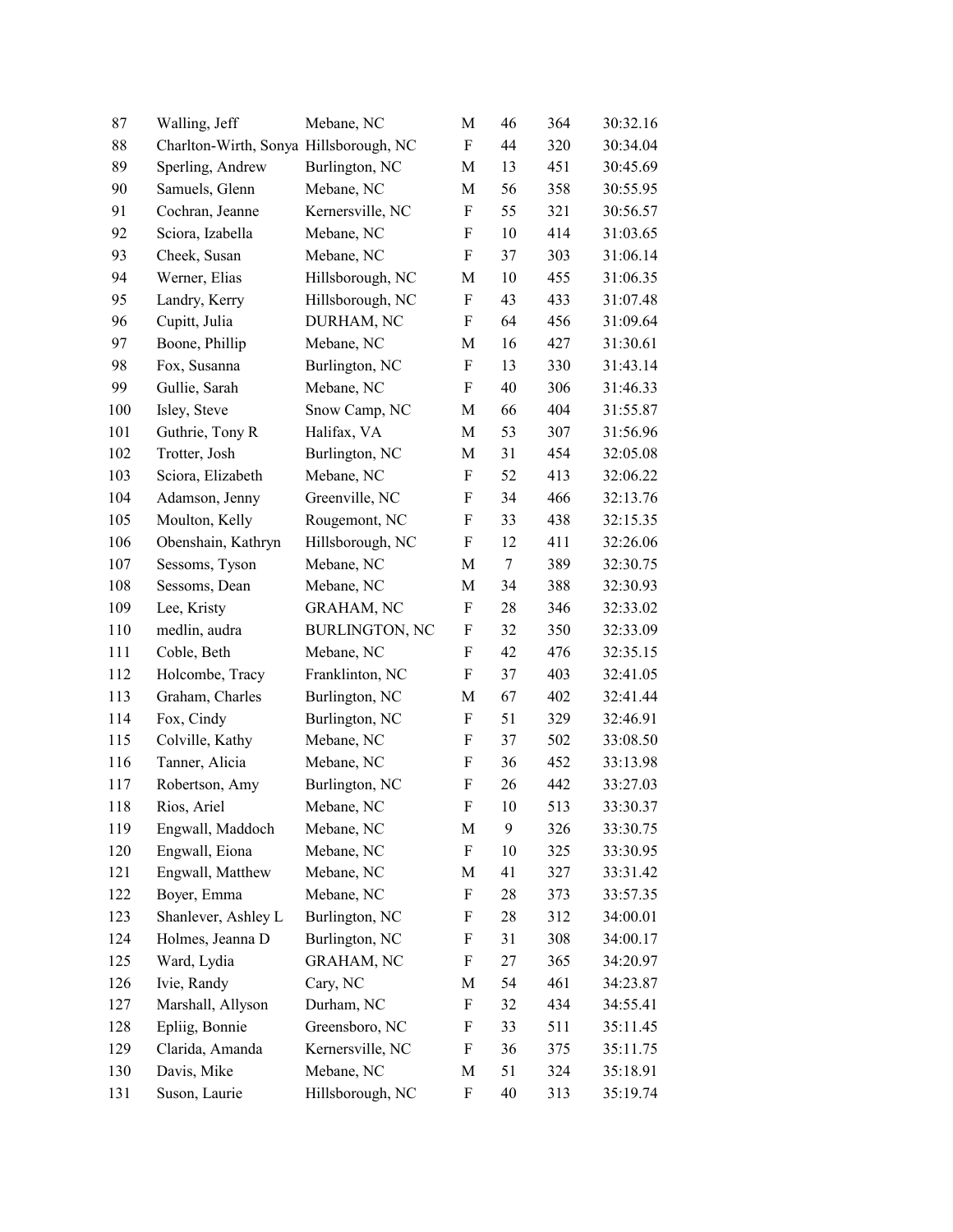| 132 | Evans, Jennifer        | Mebane, NC            | $\boldsymbol{\mathrm{F}}$ | 40 | 376 | 35:35.21 |
|-----|------------------------|-----------------------|---------------------------|----|-----|----------|
| 133 | Hoser, Nanz            | Mebane, NC            | M                         | 59 | 431 | 35:51.42 |
| 134 | Gunter, Jennifer       | <b>BURLINGTON, NC</b> | F                         | 35 | 336 | 36:20.76 |
| 135 | Gerringer, Lisa        | Gibsonville, NC       | F                         | 46 | 332 | 36:21.63 |
| 136 | Davis, Elizabeth       | Hurdle Mills, NC      | F                         | 30 | 396 | 36:21.92 |
| 137 | Blackburn, Jessica     | Mebane, NC            | F                         | 22 | 426 | 37:13.84 |
| 138 | Leon, Liz              | <b>GRAHAM, NC</b>     | F                         | 25 | 309 | 37:21.55 |
| 139 | Means, Darris          | Mebane, NC            | M                         | 29 | 349 | 37:23.08 |
| 140 | Petersen, Lisa         | <b>BURLINGTON, NC</b> | $\boldsymbol{\mathrm{F}}$ | 27 | 440 | 37:23.80 |
| 141 | Saul, Kelly            | Randleman, NC         | F                         | 33 | 444 | 37:24.21 |
| 142 | Ivie, Nina             | Cary, NC              | F                         | 53 | 460 | 37:29.42 |
| 143 | Kirkley, Mary          | Durham, NC            | F                         | 59 | 345 | 37:32.51 |
| 144 | Costello, Sarah        | Haw River, NC         | F                         | 23 | 429 | 37:41.85 |
| 145 | Snead, Charlene        | Haw River, NC         | F                         | 42 | 416 | 38:10.42 |
| 146 | Kleeberger, Katie      | Mebane, NC            | F                         | 28 | 432 | 38:49.29 |
| 147 | Trieskey, Jennifer L   | Mebane, NC            | F                         | 39 | 315 | 39:00.46 |
| 148 | baker, courtney        | Mebane, NC            | $\mathbf f$               | 30 | 425 | 39:29.18 |
| 149 | White, Tiffany         | Mebane, NC            | F                         | 39 | 472 | 39:29.51 |
| 150 | Williams, Stephanie    | Hillsborough, NC      | F                         | 28 | 465 | 39:39.48 |
| 151 | Lester, Nicole         | Mebane, NC            | $\boldsymbol{\mathrm{F}}$ | 28 | 382 | 39:48.78 |
| 152 | Bainbridge, Susanna    | Liberty, NC           | F                         | 7  | 422 | 40:57.05 |
| 153 | Ragan, Jill            | Mebane, NC            | F                         | 39 | 458 | 41:12.06 |
| 154 | Enoch, Jenness         | Mebane, NC            | F                         | 30 | 328 | 41:20.68 |
| 155 | Nicholson, Jaclyn      | <b>GRAHAM, NC</b>     | F                         | 29 | 353 | 41:20.72 |
| 156 | Shinn, Michelle        | <b>BURLINGTON, NC</b> | F                         | 36 | 360 | 41:21.37 |
| 157 | Bittner, Karen         | Wallace, NC           | F                         | 57 | 302 | 41:32.87 |
| 158 | Merritt, Lori          | Hillsborough, NC      | F                         | 42 | 435 | 42:17.32 |
| 159 | Gregory, Leah          | DURHAM, NC            | F                         | 34 | 335 | 42:22.42 |
| 160 | Merchel, Jamie         | Mebane, NC            | F                         | 34 | 471 | 42:40.49 |
| 161 | frank, keri            | Efland, NC            | $\mathbf f$               | 37 | 499 | 42:57.95 |
| 162 | St Pierre, Shannon     | Mebane, NC            | ${\bf F}$                 | 46 | 361 | 44:02.68 |
| 163 | Aulbert, Karen         | Mebane, NC            | F                         | 43 | 316 | 44:02.71 |
| 164 | Riley, Kristin         | Mebane, NC            | F                         | 44 | 357 | 45:15.37 |
| 165 | Randleman, Angelia     | Mebane, NC            | F                         | 43 | 441 | 45:16.45 |
| 166 | Rice, Andy             | South Boston, VA      | M                         | 42 | 387 | 45:29.44 |
| 167 | Williams, Margaret     | Mebane, NC            | F                         | 42 | 366 | 45:30.30 |
| 168 | Trieskey, Collin A     | Mebane, NC            | M                         | 13 | 314 | 45:37.12 |
| 169 | Davis, Nita M          | <b>BURLINGTON, NC</b> | F                         | 65 | 304 | 46:03.23 |
| 170 | Joubert, Jean-Pierre   | Hillsborough, NC      | M                         | 31 | 510 | 46:34.46 |
| 171 | sessoms, nicole        | Mebane, NC            | F                         | 39 | 446 | 46:49.08 |
| 172 | Bollinger, Christopher | Efland, NC            | M                         | 11 | 475 | 48:26.10 |
| 173 | Hicks, Jillian         | Mebane, NC            | F                         | 31 | 464 | 50:02.64 |
| 174 | Wirth, Rosanna         | Chalfont, PA          | F                         | 45 | 509 | 50:33.89 |
| 175 | Wirth, William         | Hillsborough, NC      | M                         | 42 | 367 | 50:34.98 |
| 176 | Seagroves, Cathy       | Mebane, NC            | F                         | 69 | 359 | 51:37.02 |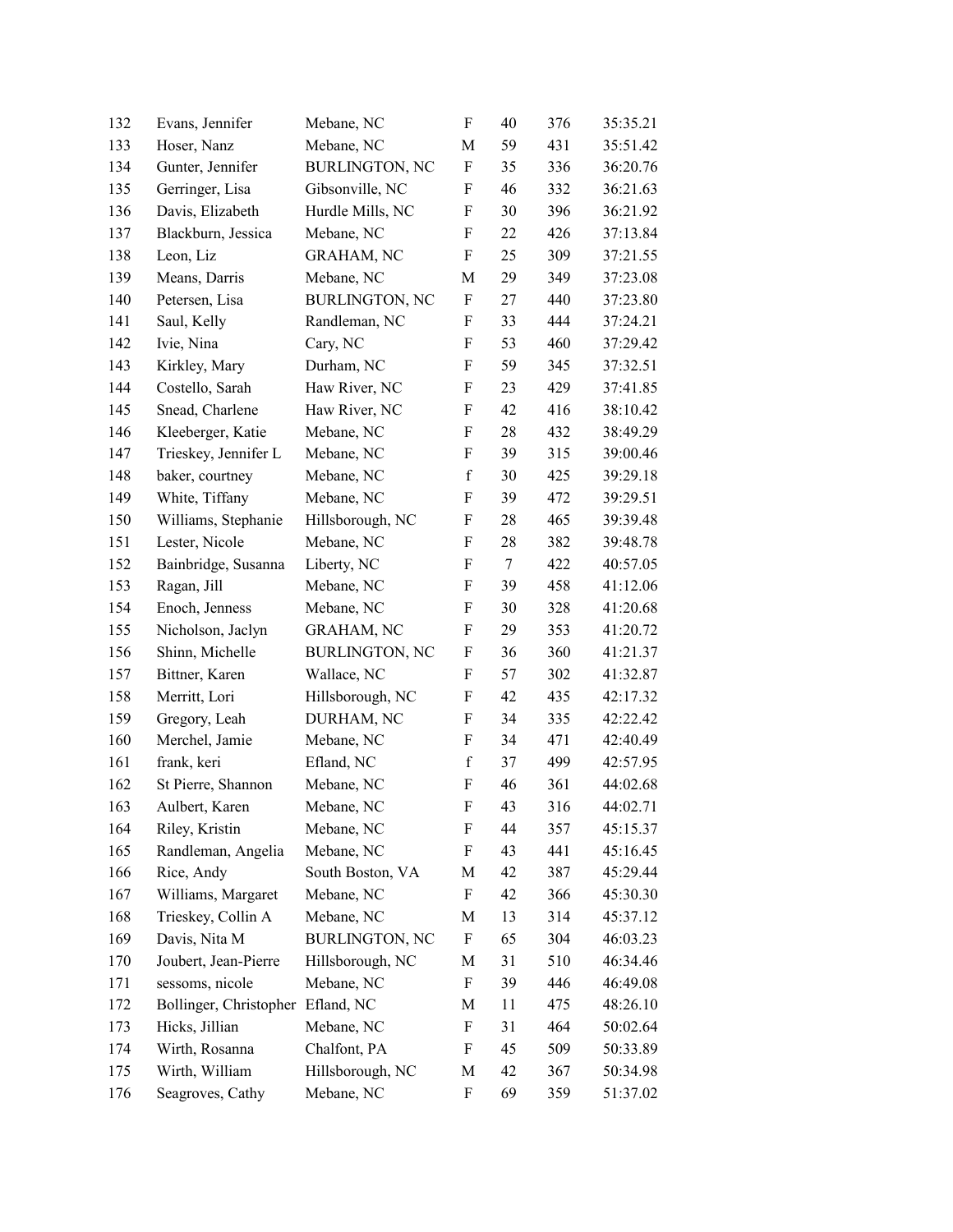| 177 | Ashworth, Louise     | Mebane, NC        | F                         | 66 | 368 | 51:37.89   |
|-----|----------------------|-------------------|---------------------------|----|-----|------------|
| 178 | Hester, Bailey       | Apex, NC          | F                         | 16 | 337 | 51:47.52   |
| 179 | Hester, Debra        | Apex, NC          | F                         | 46 | 338 | 51:47.58   |
| 180 | Hester, Emily        | Apex, NC          | F                         | 19 | 339 | 52:18.63   |
| 181 | Prescott, Ellen      | Mebane, NC        | F                         | 63 | 310 | 53:02.44   |
| 182 | Sexton, Meredith     | Greensboro, NC    | $\boldsymbol{\mathrm{F}}$ | 31 | 448 | 54:05.50   |
| 183 | Sexton, Rhonda       | Mebane, NC        | F                         | 56 | 450 | 54:05.54   |
| 184 | Sexton, Brandon      | Greensboro, NC    | M                         | 32 | 447 | 54:06.61   |
| 185 | Sexton, Randy        | Mebane, NC        | M                         | 56 | 449 | 54:09.21   |
| 186 | Sievenpiper, Micah   | Waukesha, WI      | M                         | 25 | 390 | 54:23.15   |
| 187 | Sievenpiper, Thorina | <b>GRAHAM, NC</b> | $\boldsymbol{\mathrm{F}}$ | 30 | 391 | 54:23.43   |
| 188 | Carden, Danielle     | Haw River, NC     | F                         | 35 | 463 | 54:31.39   |
| 189 | Judd, Maureen        | Cary, NC          | F                         | 28 | 342 | 54:54.60   |
| 190 | Little, Erika        | <b>GRAHAM, NC</b> | F                         | 28 | 347 | 54:54.73   |
| 191 | Sharp, Anthony       | Durham, NC        | M                         | 24 | 492 | 1:14:30.95 |
| 192 | Carpenter, Eric      | Raleigh, NC       | M                         | 38 | 481 | 1:14:31.23 |
| 193 | Ashley, Duke         | Efland, NC        | $\mathbf M$               | 21 | 486 | 1:14:31.27 |
| 194 | Smythers, Brandon    | Durham, NC        | M                         | 25 | 482 | 1:14:32.02 |
| 195 | Sebring, David       | Durham, NC        | M                         | 23 | 488 | 1:14:32.42 |
| 196 | Centers, Michael     | Roxboro, NC       | M                         | 33 | 490 | 1:14:32.49 |
| 197 | Ross, Tarrell        | Durham, NC        | M                         | 24 | 487 | 1:14:32.88 |
| 198 | Thompson, Wesley     | WAKE FOREST, NC   | M                         | 24 | 489 | 1:14:33.28 |
| 199 | Foster, Steven       | Chapel Hill, NC   | M                         | 28 | 485 | 1:14:33.84 |
| 200 | Wilkinson, Robert    | Franklinton, NC   | M                         | 30 | 491 | 1:14:33.96 |
| 201 | Baldwin, Zachary     | Hillsborough, NC  | M                         | 22 | 493 | 1:14:34.82 |
| 202 | Hester, Malcolm      | Hurdle Mills, NC  | M                         | 25 | 498 | 1:14:35.01 |
| 203 | Aboussleman, Alex    | Chapel Hill, NC   | M                         | 28 | 494 | 1:14:35.71 |
| 204 | Winecoff, Joseph     | Hillsborough, NC  | M                         | 21 | 496 | 1:14:36.44 |
| 205 | Lloyd, Ryan          | Chapel Hill, NC   | M                         | 23 | 484 | 1:14:37.44 |
| 206 | Davis, AJ            | Cary, NC          | M                         | 29 | 483 | 1:14:38.13 |
| 207 | Gunn, Lee            | Hillsborough, NC  | M                         | 50 | 497 | 1:14:39.13 |
| 208 | Scarane, Matthew     | Durham, NC        | M                         | 24 | 495 | 1:14:40.34 |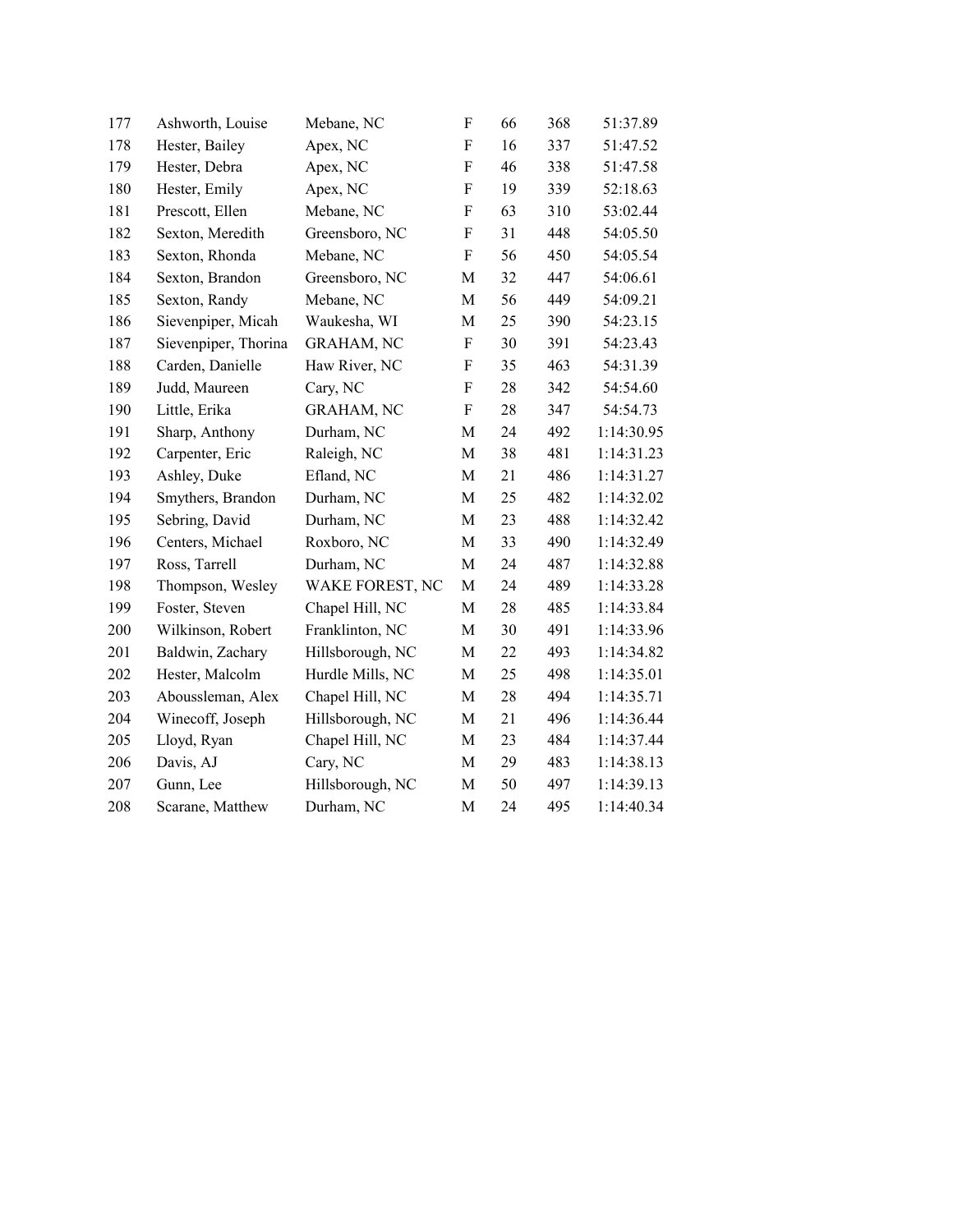| Category                  |                | Place Name                     | HomeTown              | Age        | Time     | Overall      |
|---------------------------|----------------|--------------------------------|-----------------------|------------|----------|--------------|
| <b>Overall Female</b>     |                |                                |                       |            |          |              |
|                           | 1              | Vandiver, Jennifer             | Unknown, NA           | 45         | 20:28.77 | 6            |
|                           | $\overline{2}$ | Bixby, Elaine                  | <b>BURLINGTON, NC</b> | 38         | 22:07.23 | 11           |
|                           | 3              | Keeler, Courtney               | Mebane, NC            | 11         | 23:19.52 | 19           |
| <b>Overall Male</b>       |                |                                |                       |            |          |              |
|                           | $\mathbf{1}$   | lynn, timmy                    | Mebane, NC            | 16         | 17:45.81 | $\mathbf{1}$ |
|                           | 2              | McCalip, Jacob                 | Mebane, NC            | 15         | 18:21.57 | $\sqrt{2}$   |
|                           | 3              | Neve, Christopher              | Durham, NC            | 23         | 18:48.29 | 3            |
| <b>Masters Female</b>     |                |                                |                       |            |          |              |
|                           | 1              | Anile, Teresa                  | Hillsborough, NC      | 45         | 23:47.98 | 23           |
|                           | 2              | Davis, Paula                   | Greensboro, NC        | 58         | 24:38.48 | 30           |
|                           | 3              | Jacobs, Diane                  | <b>BURLINGTON, NC</b> | 54         | 25:32.46 | 37           |
| <b>Masters Male</b>       |                |                                |                       |            |          |              |
|                           | 1              | montelli, john                 | Mebane, NC            | 53         | 21:26.91 | $\,$ 8 $\,$  |
|                           | $\overline{2}$ | Bixby, Wally                   | <b>BURLINGTON, NC</b> | 42         | 22:05.60 | 9            |
|                           | 3              | Wilkinson, Mike                | Mebane, NC            | 52         | 22:15.65 | 13           |
| <b>Grandmaster Female</b> |                |                                |                       |            |          |              |
|                           | 1              | Cochran, Jeanne                | Kernersville, NC      | 55         | 30:56.57 | 91           |
|                           | $\overline{c}$ | Cupitt, Julia                  | DURHAM, NC            | 64         | 31:09.64 | 96           |
|                           | 3              | Sciora, Elizabeth              | Mebane, NC            | 52         | 32:06.22 | 103          |
| <b>Grandmaster Male</b>   |                |                                |                       |            |          |              |
|                           | 1              | Hotelling, Jim                 | Chapel Hill, NC       | 65         | 23:09.46 | 16           |
|                           | $\overline{2}$ | Frandock, Chris                | <b>BURLINGTON, NC</b> | 51         | 23:44.31 | 22           |
|                           | 3              | Williams, Joel                 | Mebane, NC            | 51         | 24:32.76 | 29           |
| 8 and Under Female        |                |                                |                       |            |          |              |
|                           | 1              | Bainbridge, Susanna            | Liberty, NC           | 7          | 40:57.05 | 152          |
| 8 and Under Male          |                |                                |                       |            |          |              |
|                           | 1              | Gibbs, Kaden                   | Mebane, NC            | 8          | 23:14.55 | 17           |
|                           | $\overline{2}$ | Johnston, Jack                 | Mebane, NC            | 8          | 25:22.49 | 35           |
|                           | $\mathfrak{Z}$ | Bainbridge, Samuel             | Liberty, NC           | $\sqrt{6}$ | 29:31.62 | 70           |
| 9-13 Female               |                |                                |                       |            |          |              |
|                           | $\mathbf{1}$   | Bainbridge, Julia              | Liberty, NC           | 10         | 25:45.02 | 41           |
|                           | $\overline{2}$ | Rush, Amy                      | Mebane, NC            | 11         | 25:47.23 | 42           |
|                           | 3              | Fox, Isabelle                  | Hillsborough, NC      | 11         | 27:39.59 | 53           |
| 9-13 Male                 |                |                                |                       |            |          |              |
|                           | 1              | Bainbridge, Jr., David         | Liberty, NC           | 12         | 23:55.88 | 25           |
|                           | $\overline{2}$ | Bainbridge, Joshua             | Liberty, NC           | 9          | 23:56.88 | 26           |
|                           | 3              | Sciora, Jakub                  | Mebane, NC            | 13         | 25:38.49 | 39           |
| 14-19 Female              |                |                                |                       |            |          |              |
|                           | 1              | Carter, Megan                  | Burlington, NC        | 15         | 26:51.86 | 46           |
|                           | $\overline{2}$ | Solomon-McRoy, MarisMebane, NC |                       | 16         | 27:49.39 | 56           |
|                           | 3              | Kenney, Elizabeth              | Mebane, NC            | 14         | 30:04.24 | 79           |

## Mebane on the Move 5K, 9/15/2012